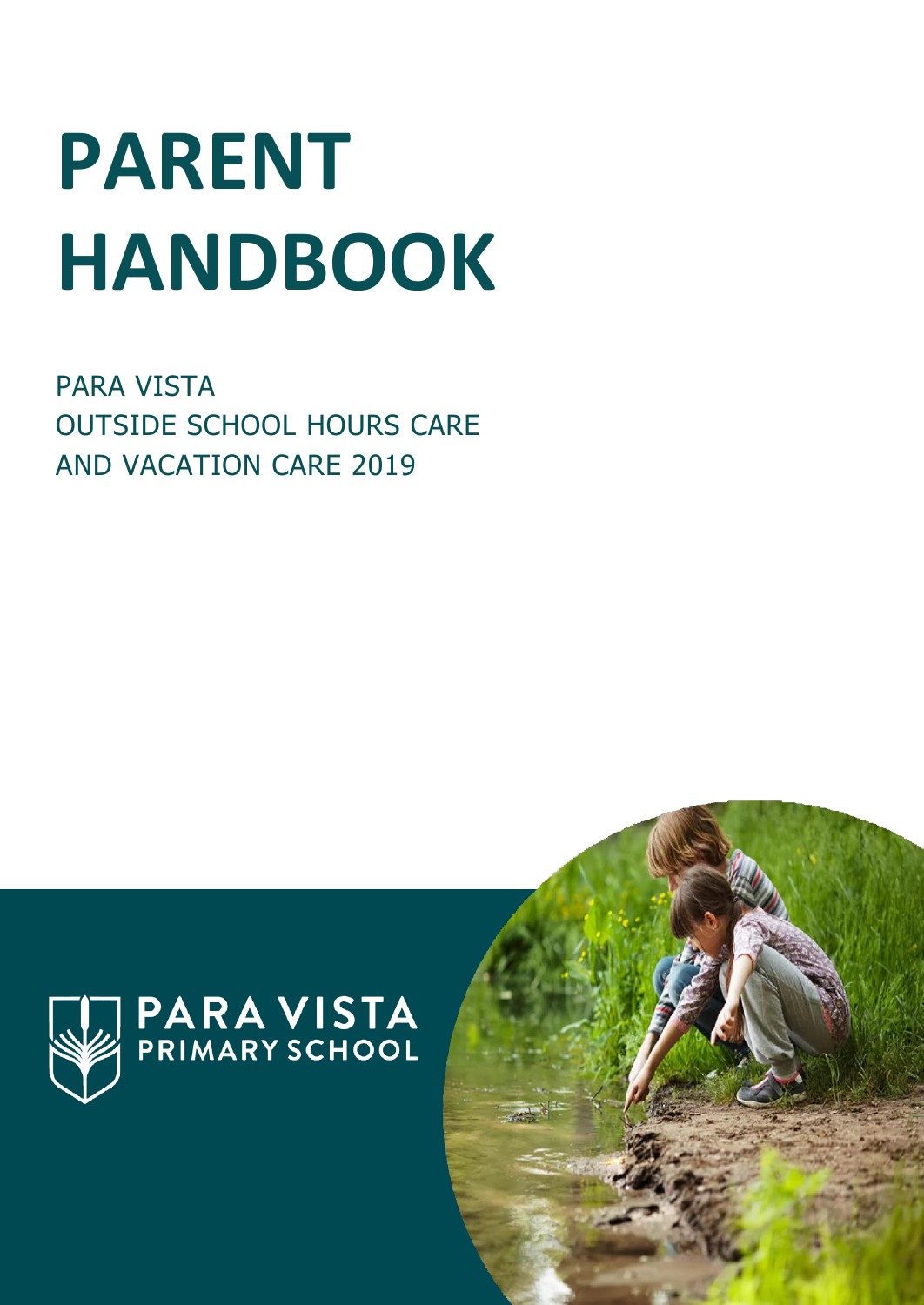# **OUR STAFF**

We believe it is extremely import for children to feel safe and secure in our environment. To ensure we are doing all we can to provide this we endeavor to create consistency ensuring the same educators are around all the time, continually building relationships with children.

Our core team of educators are dedicated to providing quality care to enhance children's social and emotion.

#### **GOVERNANCE**

Para Vista OSHC is governed and run by the Para Vista Governing Council. The governing council will approve all Vacation Care programs, fees, budgets and any other functions involved in running the OSHC.

The governing council is informed by an OSHC committee consisting of parents of children that attend the OSHC from Para Vista Primary, OSHC representatives and School representatives. Any information or complaints should be sent through Para Vista Primary School front office and address it to the Chairperson of the Governing Council. Please ensure it is marked confidential.

#### **NEW FAMILIES**

Families are encouraged to visit before first attending so staff, parents and children can all get acquainted. Parents and staff will negotiate pick up procedures forthe children from their classrooms. Staffwill actively encourage new children to be involved in the service and will inform them of the timetable, rules and assisting them in developing new friendships.

## **PRESCHOOL**

Para Vista OSHC can accept children from Para Vista Preschool who will be picked up by a staff member at 2:45pm. We willaccept children from the preschool if:

- **The child has been attending the preschool for at least 5 weeks or has previously attended childcare.**
- The child is happy and confident in attending OSHC
- The family has an older sibling at OSHCOR will be attending OSHC when they begin school.
- The service can adequately meet the needs of the child. i.e. toileting etc.

Para Vista OSHC reserve the right to refuse enrolment if any of these criteria are not met.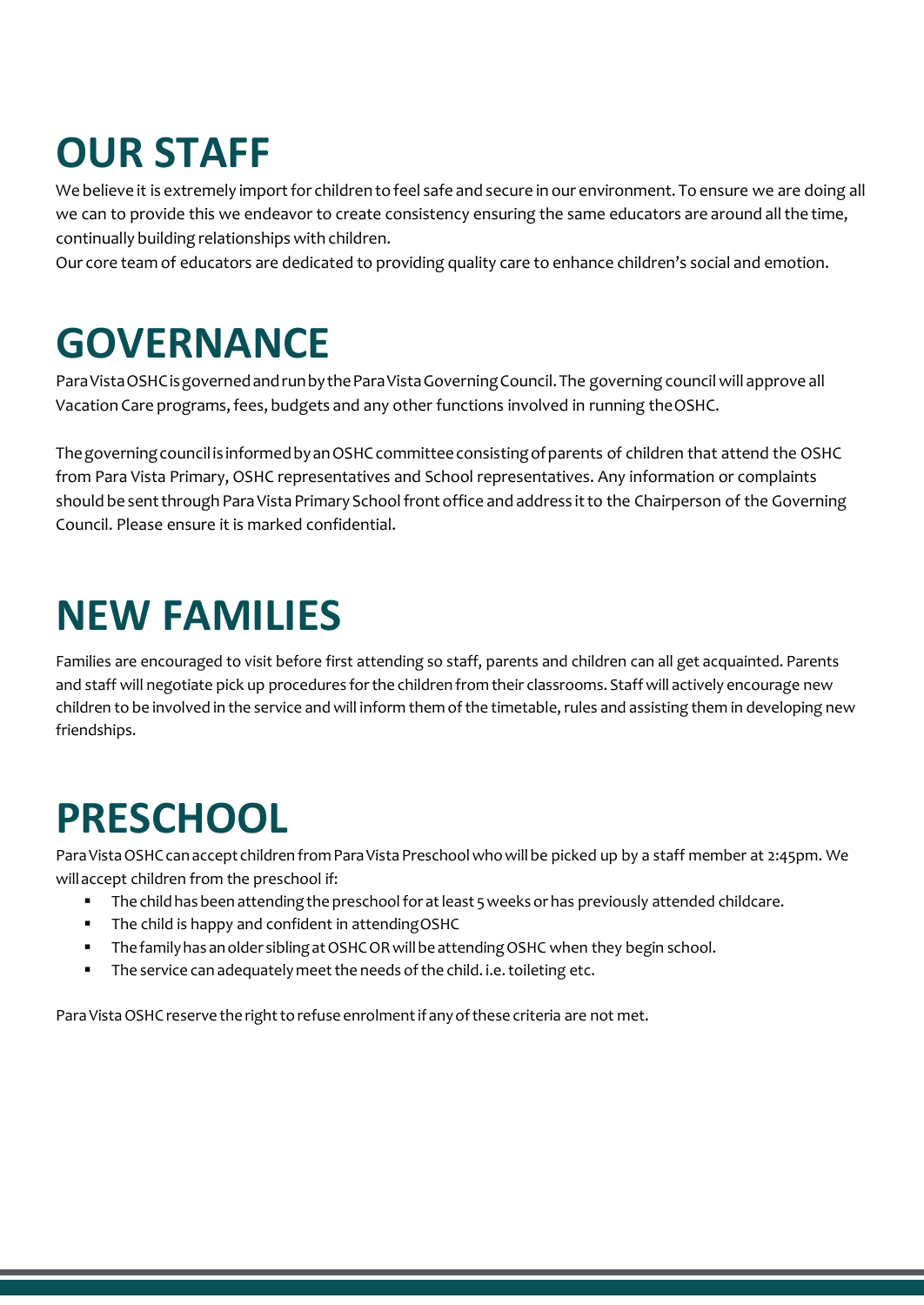## **HOURS & FEES**

We are open Monday to Friday excluding public holidays and a 2-week period over Christmas and New Year's.

|                     | <b>SCHOOL TERM</b>                       | <b>SCHOOL CLOSURES</b>        |  |
|---------------------|------------------------------------------|-------------------------------|--|
| Session Type        | Before School Care After School Care     | Holiday Club & Pupil Free Day |  |
| <b>Session Time</b> | $6:45$ am - $8:45$ am<br>3:00pm - 6:00pm | 7:00am - 6:00pm               |  |
| Fees                | \$15<br>\$22                             | $$55*$                        |  |

In the case of planned early dismissal days, late start days. The Centre hours may be extended, and fees calculated according to need. \*Excursion days are an extra \$5.

# **CHILDCARE SUBSIDY**

The Australian Government may provide financial assistance towards the cost of your child's care. If you would like to access this assistance, you will need to complete a Child Care Subsidy assessment with Centrelink by following the below steps:

- Sign in to your myGov account. If you don't have one, you will need to create a myGov account at https://my.gov.au.
- **Select Complete yourChild Care Subsidy assessment task.**
- " Work through the steps to provide new information and confirm your current details.

PleaseensureyouprovideyourCustomerReferenceNumber(CRN)andtheCRNfor each of your children when you enrol them at the service.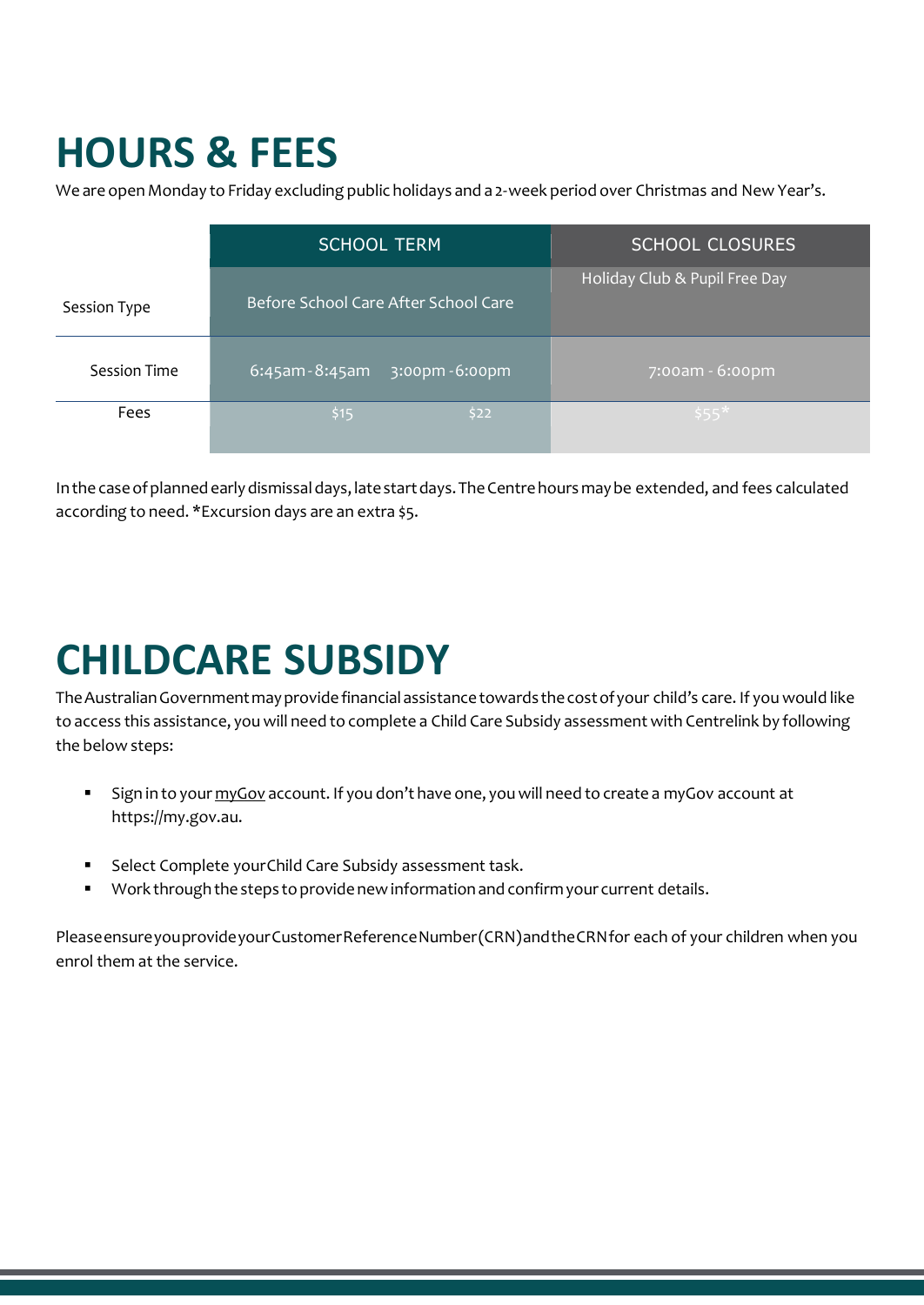# **PAYMENT POLICY**

Invoices arebesentviaemailonTuesday theweekafter your childhas attended. Accounts must be paid within 1 week of being issued.

Any account not paid by the due date will be considered overdue. Account holders will be notified that their position at the service will be cancelled if payment is not made within a week.

If no further payments have been received in that week care will be cancelled and their debt will be sent to debt collection. Account holders acknowledge when enrolling their children that any fees payable for debt collection will be added to the total amount owed.



Account Holders who are consistently in debt will be asked to sign up for direct debit payments. Failure to do so will result in cancellation of service.

TheManagementCommitteeandGoverningCouncilreservetherightto terminate the service.

## **CAPACITY**

As regulated by the Federal Government we are licensed for a limited number of attending children as follows:

| Before School Care | After School Care | <b>Vacation Care</b> |
|--------------------|-------------------|----------------------|
| 45 children max.   | -60 children max. | - 60 children max.   |

WearealsorequiredtoadheretoaCHILD:CARERratiotoensuresafetyfor children and educators as follows:

| Years R-7 on site | Preschool | Excursions/ISS | In the water |
|-------------------|-----------|----------------|--------------|
| 15:1              | 10:1      | 8:1            | \ 5:1\       |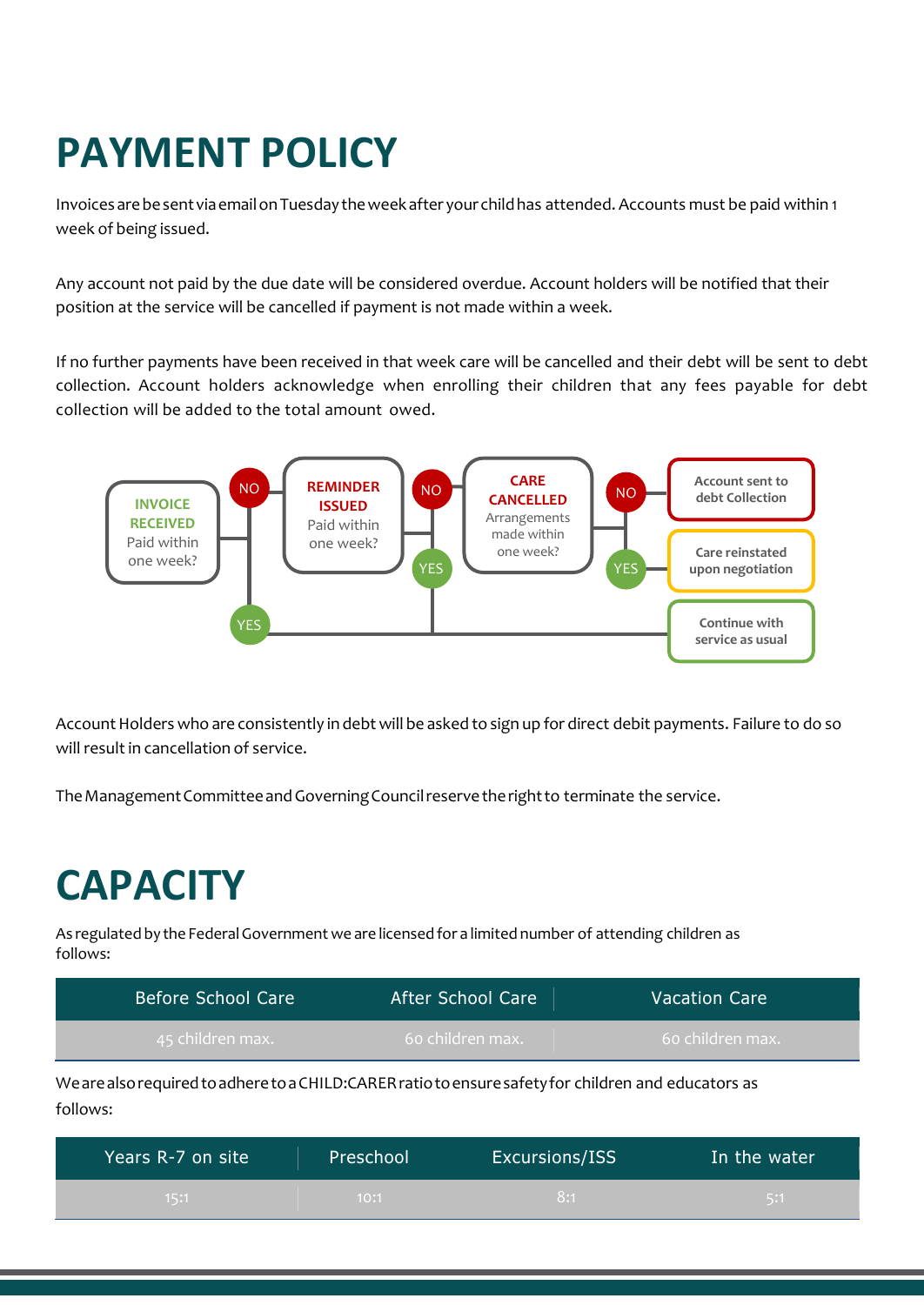# **BOOKINGS**

Upon enrolment you will be asked if your enrolment is permanent or casual

| Permanent                                                                                                                                                                               | Casual                                                                                                                                                                                                                                                              |
|-----------------------------------------------------------------------------------------------------------------------------------------------------------------------------------------|---------------------------------------------------------------------------------------------------------------------------------------------------------------------------------------------------------------------------------------------------------------------|
| Attendees who are booked in Monday to<br>Friday or for specific days of the week on a<br>regular basis. Their places are held and<br>they will always be expected on the days<br>stated | Attendees who book prior to the session<br>or on the day required as a once off<br>booking.<br>Casual places are limited and can not be<br>used on a regular basis to fulfil a permanent<br>need as this reduces our ability to offer<br>short term emergency care. |

#### **CANCELLATIONS**

If you no longer need care on a previously booked day please notify staff, failure to notify will incur a fee.



## **LATE PICK UP**

When children are not picked up by 6.00pm, the Management Committee will charge a late fee of \$10 per 15 minute interval after 6.00pm. i.e.

Pick up 6:01pm = \$10 Late Fee. Pick up at 6.16pm = \$20 Late Fee etc. Staff will contact the family at 6.00pm and a late fee will be applied to next invoice.

# **SIGNING IN/OUT**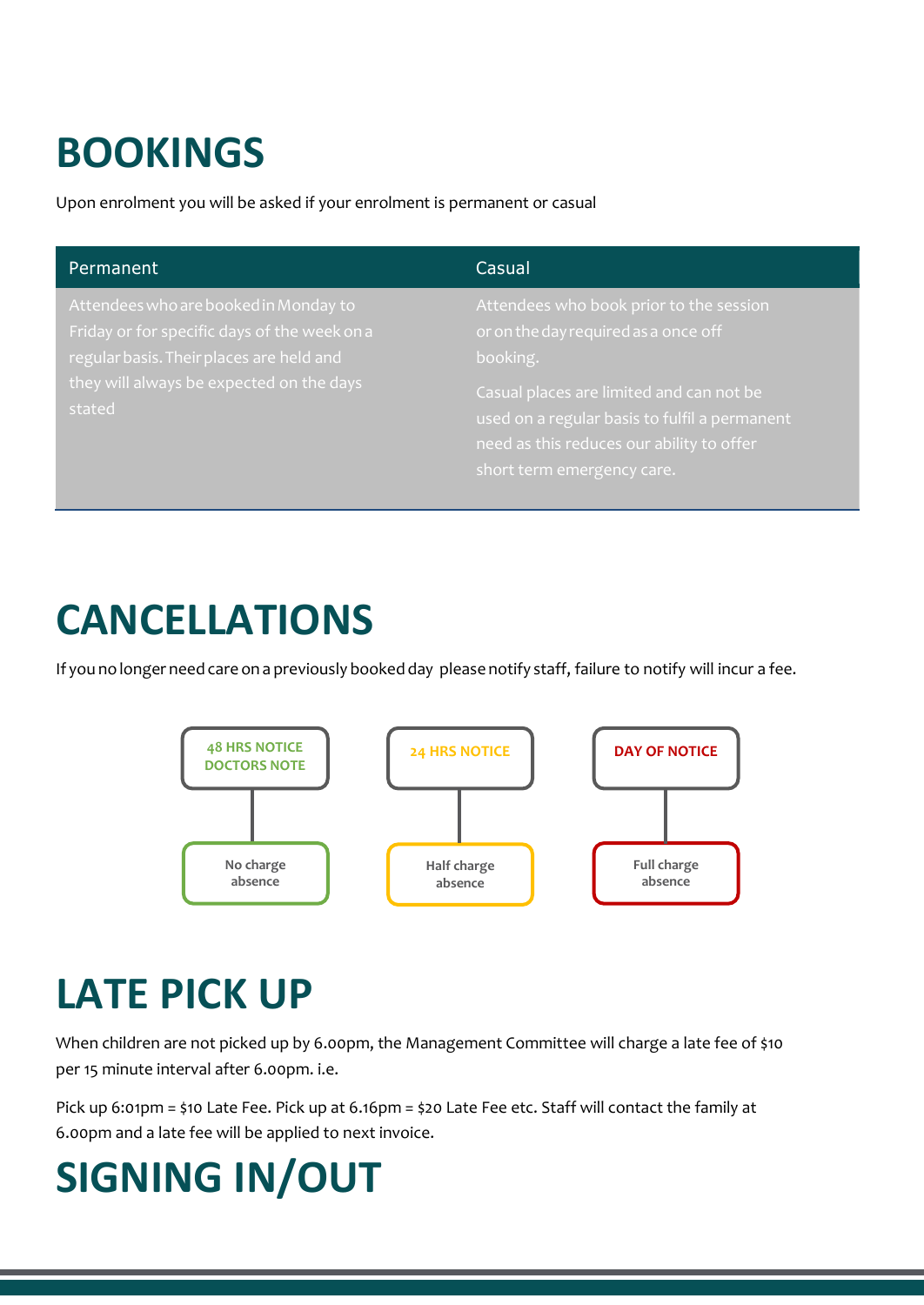When bringing or collecting your child(ren) please advise the staff&sign the "Sign In/Out" on the iPad. Children will only be released persons specified on the enrolment form.

Parents/Guardians will need to escort their children to and from the Centre. Guardians will needtosign their children in for Before School Care (BSC) and sign children out for After School Care (ASC). During Vacation Care parents will sign their children in and out.

As children are on the school premises, unless otherwise negotiated, older children will be encouraged to find their way to and from their classroom for ASC. Please assist OSHC staff by ensuring your child knows that they are coming to OSHC and that they must come straight to the OSHC room.

Children attending the preschool will be picked up by a staff member at 3:00pm.

Children who attend school and are in V1, V3, V5 or V7 or are not aware that they are coming to OSHC will be picked up by an OSHC staff member at 3:00pm

Children attending from Wandana Primary will be signed in\out by Wandana Staff and parents accordingly.

## **FOOD & NUTRITION**

Children attending from Wandana Primary will be signed in\out by Wandana Staff and parents accordingly.

Para Vista OSHC have a responsibility to provide information to families to encourage understanding and awareness of good dental/oral hygiene and nutrition. Consideration is given to nutritional, dietary and cultural requirements when developing menus.

We serve breakfast between 6:45am – 8:00am and Afternoon tea and fruit between 3:00 – 4:15pm during the school term.

Please notify the Director of any food allergies or special diets to be considered.

DuringVacationCare childrenwill need tobring recess and lunch as per usual, but breakfast and afternoon tea will be provided as usual. As there are no canteen facilities or local shops children will have to bring their lunch every day during Vacation Care unless expressly noted on the Vacation Care program.

# **SICKNESS / ACCIDENT**

It would be appreciated if children with infectious diseases did not attend the Centre and parents may be contacted in the event of a child becoming ill whilst at the Centre.

Medication can only be administered in original form and with written instruction from the doctor.

If an accident occurs action as per the enrolment form will be taken, parents will be notified, and an ambulance called ifnecessary.

#### **SUN PROTECTION**

OSHC hats are available for purchase for \$7 each. Hats are kept in Zip lock bags to preventthe spread of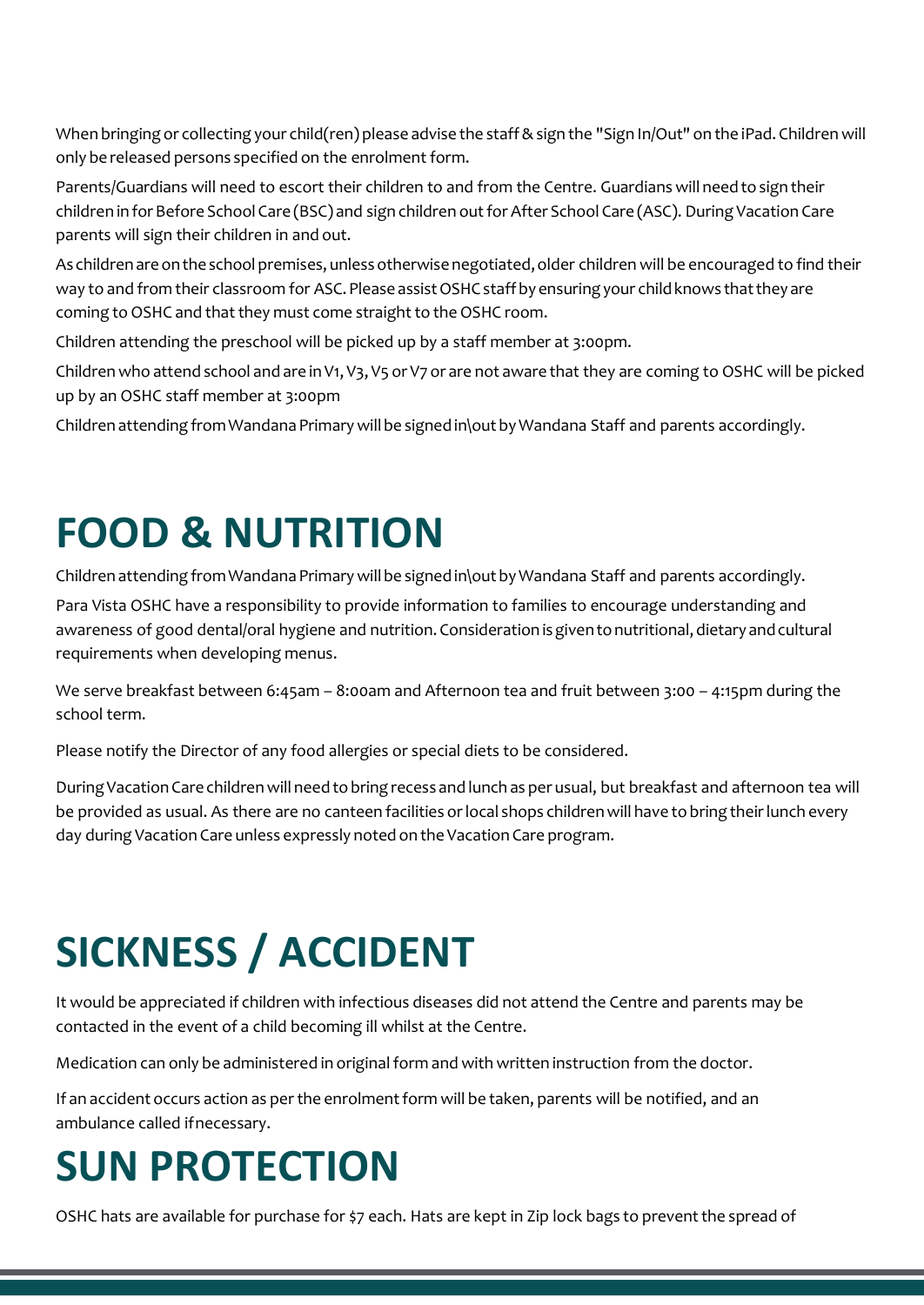head lice and are kept at OSHC where children can access them. Families are welcome to provide a Sun Smart hat for their child/ren.

Hats must be worn from the start of the Term 3 and will be worn each time children play outside until the end of the April school holidays.

We have a "No hat play in the shade" Policy. This means that if a child does not have a hat through this part of the year they will not be allowed to play outside.

SPF30+broad-spectrum,waterresistantsunscreenwillbeprovidedthroughout the day for children whenever UV are 3 and above. Children will not be allowed outside if the temperature is above 36C.

If children do not have hats during Vacation Care and a hat is required for the activities of the day a charge of \$1 per day/child will be charged for the hire of an OSHC hat.

For more information please refer to our Policies and Procedures.

#### **FEEDBACK**

Our goal is to create a service which will provide children with a safe, stimulating and fun environment in order for them to explore, create, experiment and expressthemselvesastheychoose,intheirleisuretime.Wewelcomeany ideas, suggestions or feedback you have. As the primary caregiver for your child we understand that you know your child and their interests best! Please feel free to call us, chat to us or give us writtenfeedback.

Wehavea"ParentSuggestion/FeedbackBox"foranysuggestions,ideasor grievances. All feedback will remain confidential.

Feedback can also be forwarded to the OSHC committee.

#### **BEHAVIOUR MANAGEMENT**

All children are expected to followinstructions given by educators. Educators employed at the centre will advocate and support children with issues of behaviour management. Families are expected to assist educators at the service with their children if there are particular issues that arise. For more information behaviour management at Para Vista OSHC please refer to the full behaviour management policy.

#### **VACATION CARE**

There is a ceiling on the number of children who can attend the program and applications will be considered on a firstin first served basis.Programs goout in week 6 and must be returned to OSHC by Friday of Week 9.

The fee per day or part thereof is \$55 per child. Extra costs include the outings and a \$5 bus charge as indicated on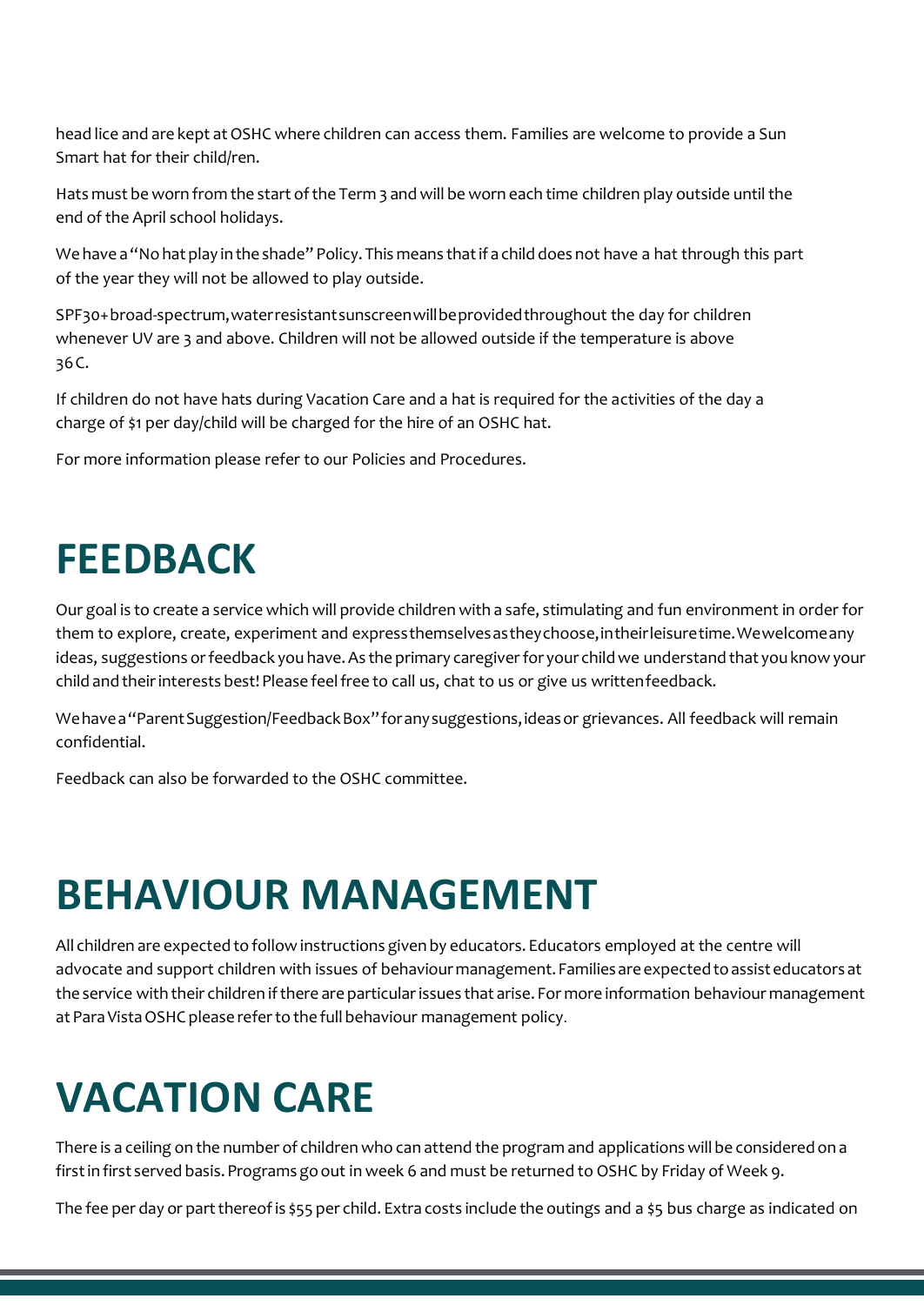the program as well as additional costs for days at the centre. Children need to bring their own recess and lunch (including drinks) but fruit, afternoon snacks and breakfast are provided.

Payment for Vacation Care is required prior to your child being booked in and attending Vacation Care. A quote will be done when the booking form comes in. This booking will not be final until payment is made.

## **PAYMENT OPTIONS**

**CASH:** Payments will be accepted Monday to Friday before and after school.

EFTPOS: Credit card payments can be made at the OSHC Monday to Friday before and after school.

**DIRECTDEBIT:**PleasespeaktotheOSHCdirectorifyouareinterestedina Quick Pay Account

**ONLINE TRANSFER:** You can make payment online with the following information: BSB: 065 150 ACCOUNT: 10332730 NAME: Para Vista Primary School Governing Council

Please make sure you include your family name on all payments so the director can identify who the payment is from.

If accounts are more than 2 weeks in arrears then warnings will be given to parents that if payment is not made within 7 days then care for their child will be cancelled. If no payment is made, care will be cancelled until further notice. Debt collection procedures will then begin. Account holders acknowledge when enrolling their children that any fees payable for debt collection will be added to the total amount owed.